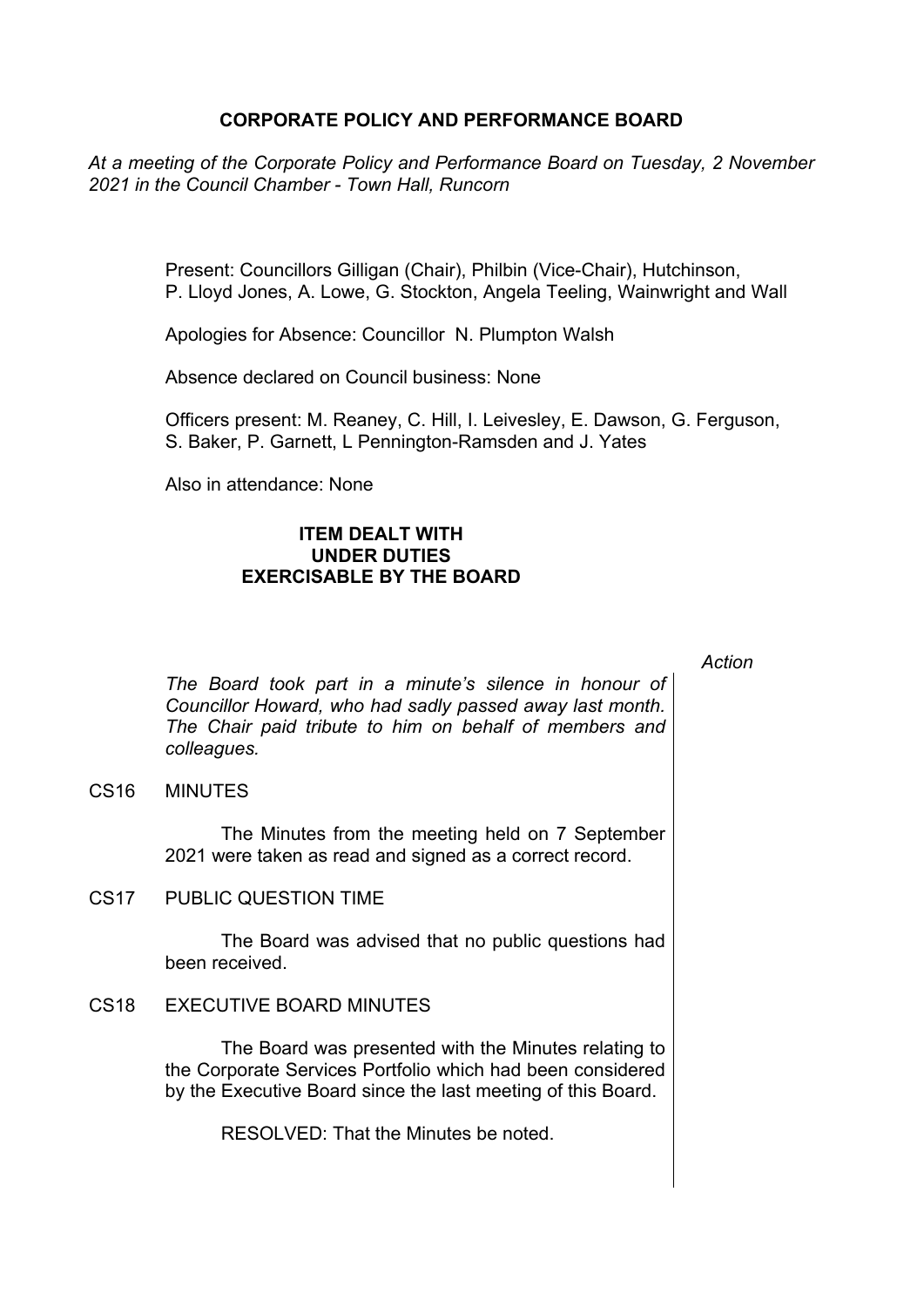#### CS19 MEMBER DEVELOPMENT GROUP NOTES

The Board considered the minutes of the Member Development Group meeting held on 15 July 2021.

The Board discussed:

- the possibility of future Member Induction Days being held in the evening and also including a tour of the Borough; and
- future Member seminars relating to planning and the Liverpool City Region.

RESOLVED: That the minutes be noted.

# CS20 ENERGY/CARBON REDUCTION UPDATE

The Board considered a report of the Strategic Director - Enterprise, Community and Resources, which provided an update on related activities aimed at reducing the Council's impact on the environment and CO2 emissions from Council activities. The Council started to measure its baseline for carbon emissions in 2006/7, emissions stood at 26338 tonnes of CO2. For 2020/21, the overall emissions had reduced to 9770 tonnes, a further reduction of 13.9%. To date, since 2008, the Council had reduced its carbon footprint by a total of 43%. The report highlighted the key figures for this year across each Council sector and provided an update on the following initiatives:

- street lighting LED programme;
- roof top solar on Council buildings and biomass boilers at Brookvale Leisure Centre and Norton Priory;
- solar farm on the former St Michael's Golf Course:
- public Sector Decarbonisation Fund;
- transport projects; and
- the Council's Climate Change Action Plan

Arising from the discussion, the Board:

- requested further information on the street lighting quality corridor and the street lights in the Hough Green Ward;
- discussed the Council plans to install electric car charging points and requested that Ward Councillors are included in future public consultation exercises around the location of these points; and
- commented that, where possible, consideration should also be given to including electric car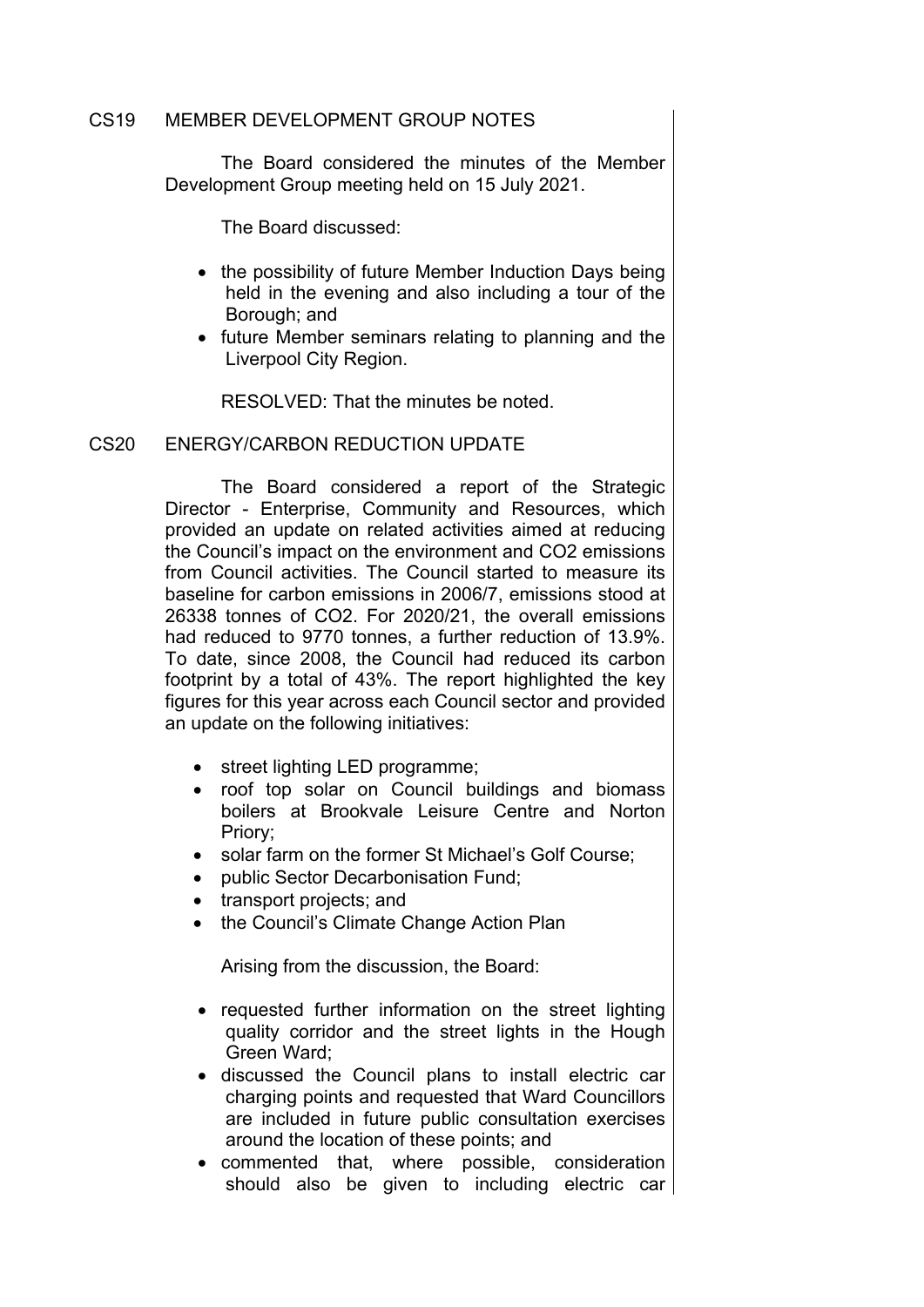charging points as part of future planning applications.

RESOLVED: The report and the ongoing work be noted.

CS21 CORPORATE ACCIDENT / INCIDENT REPORT 1.4.21 TO 31.8.21

> The Board was provided with a report from the Strategic Director - Enterprise, Community and Resources, which presented details of corporate accident statistics with associated trends, from 1 April 2021 to 31 August 2021.

> Officers commented that the report highlighted the national and local health and safety information, and together with performance and incident trends, these formed the basis for the recommended actions for 2019/20. In order to be proactive in health and safety management the report also indicated the number of completed risk assessments.

> > The report highlighted:

- Covid-19 still remained as the focal point for a large part of Local Authority working as the Council moved towards a cautious return to office buildings for some staff;
- Covid risk control measures were still in place across the authority to protect staff with the added protection of requests to regularly test and encouragement to take up the offer of vaccination. There was also the continued availability of the wellbeing programmes and courses;
- there was continued demand for personal protective equipment with central distribution still available;
- the pandemic reflection on this report showed a significant reduction in accidents and violent incidents compared to pre-pandemic years;
- lone working contact centre monitoring registered users had increased from the same period as last year but actual use had decreased. An audit was currently taking place to understand non-use;
- fire audits were being actioned across all corporate buildings; and
- a review of security risk assessments for the 4 main council buildings as also taking place in light of the forthcoming Martyn's Law.

The Board discussed Member surgeries and it was suggested that when they re-commenced in the community,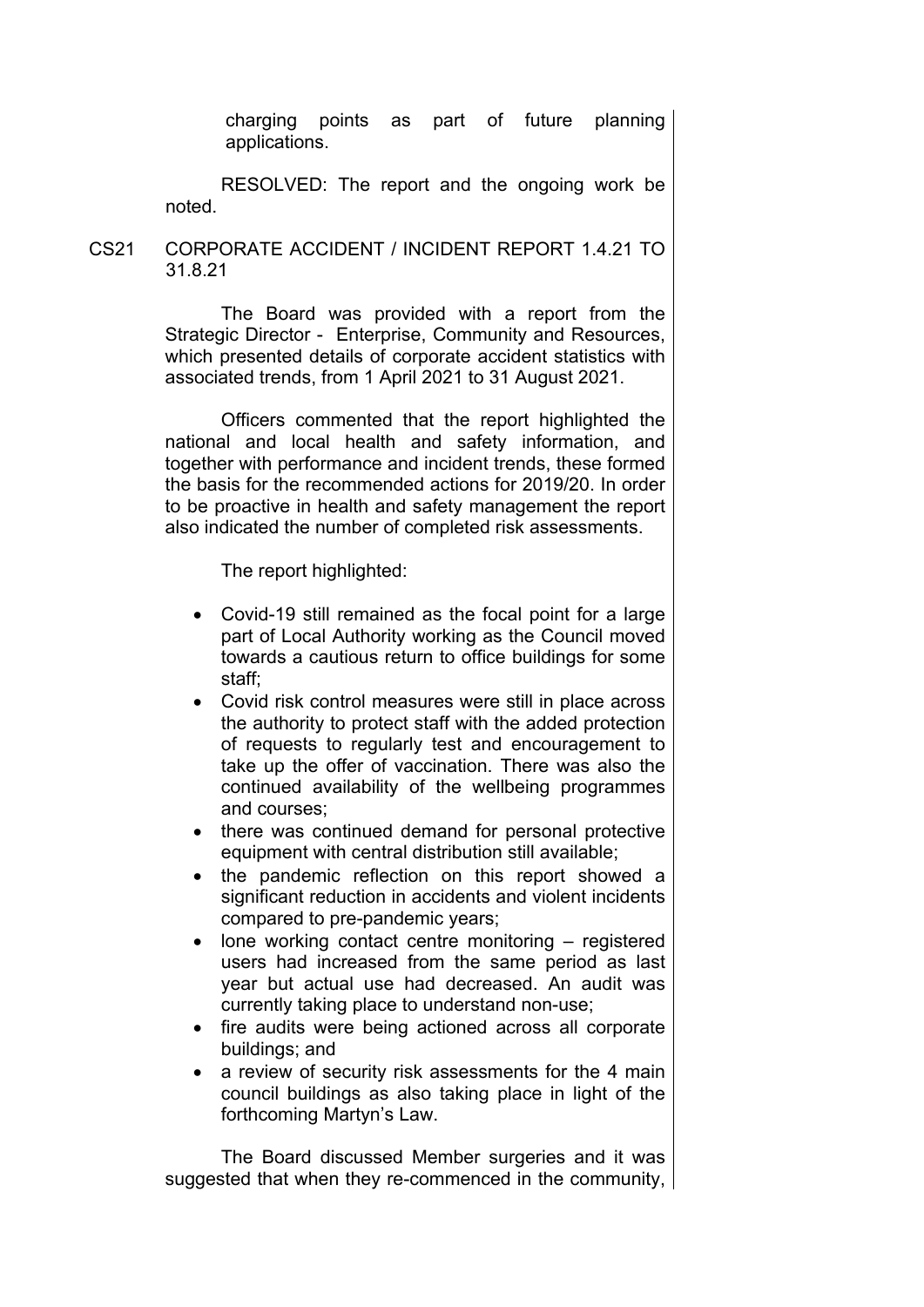risk assessments could be carried out. Also near misses – staff would be reminded of the reporting procedures for near misses in the next staff safety bulletin.

RESOLVED: That the report be noted.

#### CS22 CORPORATE COMPLAINTS

The Board considered a report of the Strategic Director, Enterprise, Community and Resources, which provided an analysis of Corporate Complaints received during the 2020/21 financial year.

The report outlined the two stage procedure to deal with corporate complaints; a corporate complaints trend analysis from 2012 to 2021; the nature of those complaints received and outcomes. In addition, the report also provided a summary on complaints and queries that had been received by the Local Government Ombudsman during 2020/21. It was noted that the Ombudsman had made 17 decisions during the year and upheld 6 complaints.

RESOLVED: That the content of the report be noted.

CS23 PROGRESS UPDATES REGARDING THE DISCRETIONARY SUPPORT SCHEME, DISCRETIONARY HOUSING PAYMENTS AND UNIVERSAL CREDIT

> The Board received an update regarding the delivery of the Discretionary Support Scheme (DSS), Discretionary Housing Payments (DHP) and Universal Credit (UC).

> With regard to the DSS, it was in its ninth year of operation. During 2020/21, 610 awards were made totalling £170,554. In addition it was noted that during the first half of 2021/22 (1 April to 30 September) the DSS had made 162 awards with a total value of £66,592. An analysis of applications by type and awards granted was set out in the report.

> In respect of DHP, Members were advised that in 2020/21 grant funding of £527,810 was received and actual expenditure totalled £527,810 representing 1,645 DHP awards. This compared with 2019/20 where 1,391 awards were made and a total expenditure of £469,579. It was reported that the increase in the number of awards and total expenditure compared to the previous year had been caused by an increase in Government funding of £58,223. In 2021/22 the Council had received DHP grant funding of £394,099 which was a reduction of £133,711 compared to

Strategic Director – Enterprise, Community and Resources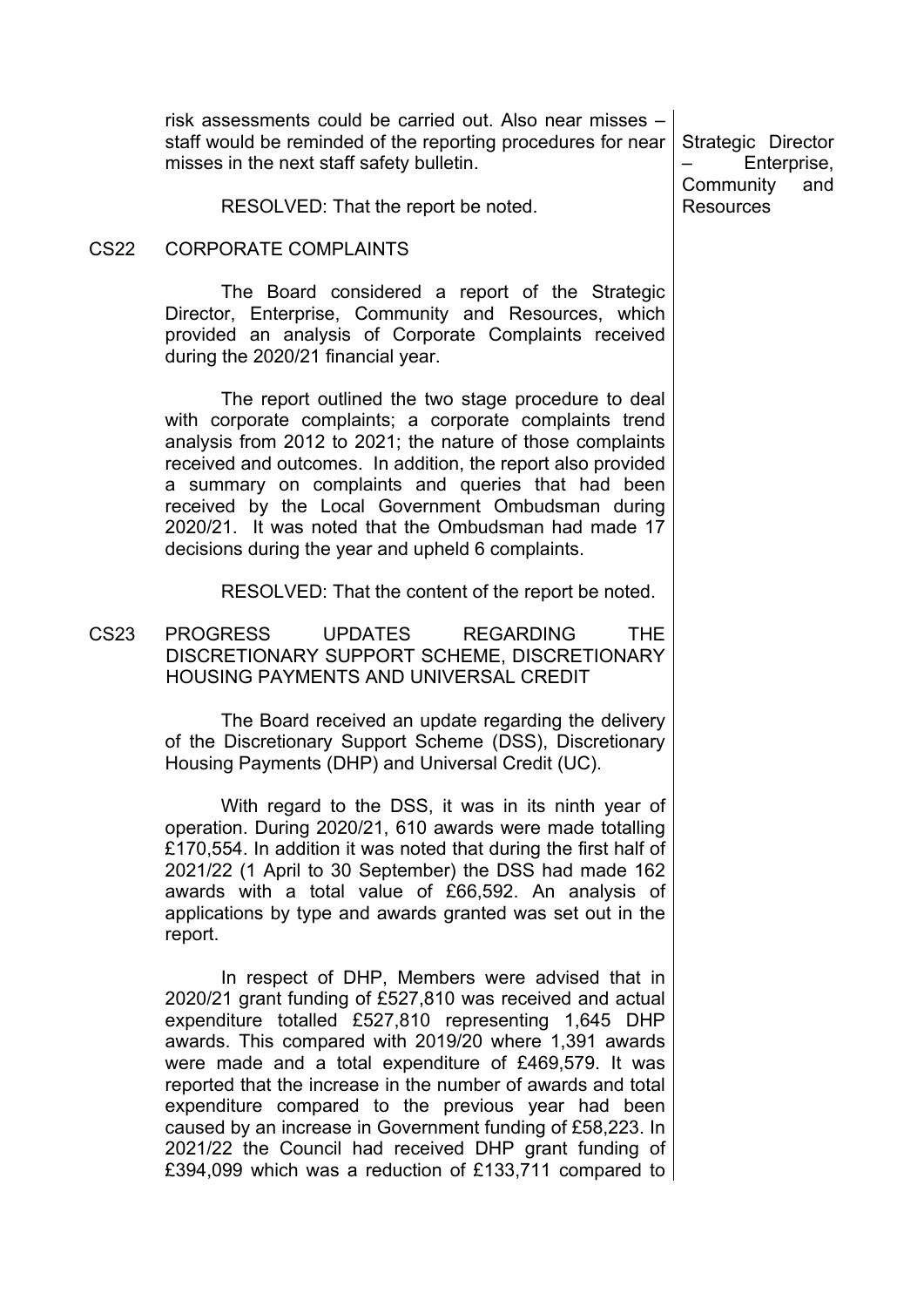|             | the previous year.                                                                                                                                                                                                                                                                                                                                                                                                                      |                                                                           |
|-------------|-----------------------------------------------------------------------------------------------------------------------------------------------------------------------------------------------------------------------------------------------------------------------------------------------------------------------------------------------------------------------------------------------------------------------------------------|---------------------------------------------------------------------------|
|             | In addition, Members received an update on the<br>numbers of Halton residents claiming UC in Halton.<br>According to the DWP as at 12 August 2021 there were<br>15,968 Halton residents now claiming UC. The report<br>provided details on the UC caseload in Halton since April<br>2015.                                                                                                                                               |                                                                           |
|             | It was agreed that a Working Party would be set up to<br>review the DSS criteria for awarding payments.                                                                                                                                                                                                                                                                                                                                 |                                                                           |
|             | RESOLVED: That the latest position regarding the<br>Discretionary Support Scheme, Discretionary Housing<br>Payments and Universal Credit, be noted.                                                                                                                                                                                                                                                                                     | Strategic Director<br>Enterprise,<br>Community<br>and<br><b>Resources</b> |
| <b>CS24</b> | <b>COLLECTION FUND PROGRESS REPORT</b>                                                                                                                                                                                                                                                                                                                                                                                                  |                                                                           |
|             | The Board received a report on the Council's<br>Collection Fund position on council tax and business rates.<br>For the Year to 31 March 2022 it was currently forecast the<br>income generated from council tax and business rates would<br>be in line with budgeted expectations.                                                                                                                                                      |                                                                           |
|             | It was noted that the 2020/21 council tax net<br>collectible debit (the billed amount) was £69.512m, to date<br>£37.940m of this had been collected which resulted in a<br>collection rate of 54.58%, down by 0.69% on the same<br>period last year.                                                                                                                                                                                    |                                                                           |
|             | Members were advised that comparing the in-year<br>collection rate to the same period last year was arguably<br>misleading due to the number of payment deferral plans<br>which were agreed due to the impact of the Covid pandemic.<br>A more meaningful comparison would be the same period in<br>2019 which showed a decrease of 0.47% to the collection<br>rate.                                                                    |                                                                           |
|             | As well as in-year collections the Council also actively<br>pursued council tax debt from previous years. For the year<br>to date the Council had collected £1.116m of old year debt.<br>This enabled the Council to reach the target council tax<br>collection rate of 96%, used in setting the Council's net<br>budget. For a number of years this had been set at 97% but<br>had been reduced to the unknown impact of the pandemic. |                                                                           |
|             | In addition the report provided an update on the:                                                                                                                                                                                                                                                                                                                                                                                       |                                                                           |
|             | Council Tax Reduction Scheme up to 30 September;<br><b>Business</b><br>Rates<br>Position<br><b>Statement</b><br>30<br>up<br>to                                                                                                                                                                                                                                                                                                          |                                                                           |